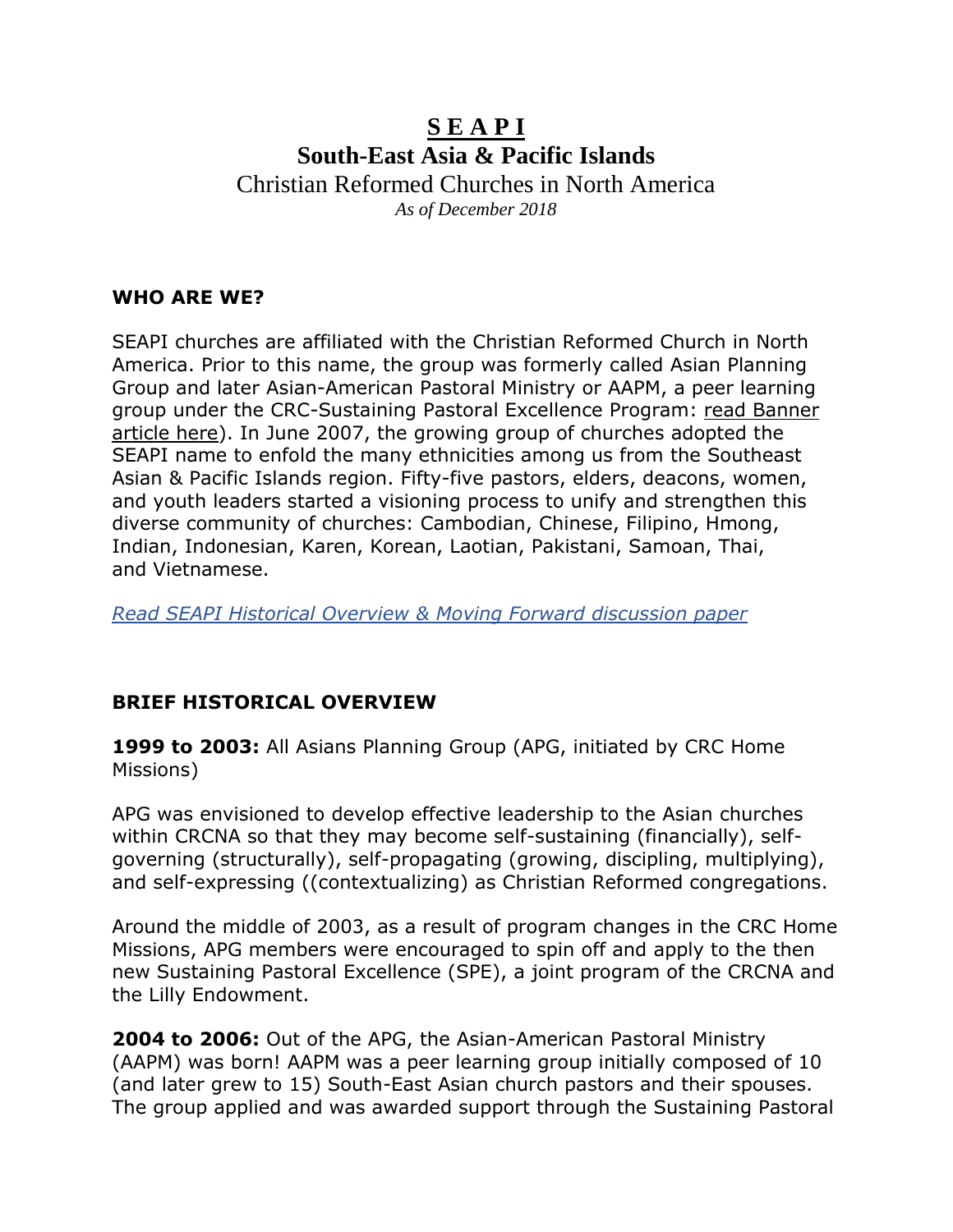Excellence (SPE) program. From 2004 to 2006, AAPM developed into a selfdirected collaborative peer learning group and ministry planning group. Rev. Tong K. Park (Home Missions) and Rev. Mike Vander Pol (World Missions) continued as part-time advisors. The SPE grant helped AAPM to grow through face-to-face retreats, fellowship and prayer connectedness in between retreats, book studies, and church visits.

From 2004 to 2006, AAPM held five retreats: July 2004 in Aurora, CO; March 2005 in Lake Tahoe, NV; August 2005 in Stony Point, NY; February 2006 in Hayward, CA; and September 2006 in Lake Geneva, WI. After the SPE grant was discontinued, AAPM reorganized and spun off to the larger group aptly called SEAPI.

**2007 to 2018/onwards:** Having experienced and convinced by the value of growing fellowship, intentional peer learning, mutual encouragement and constructive discussions of ministry challenges, the 15 AAPM pastors with their spouses agreed to invite more South-East Asian CRCs. What was called the first "leadership summit" among 55 pastors, elders, deacons, women and youth leaders, AAPM spun off to be the South-East Asian Pacific Islands (SEAPI) group. Those 55 attendees represented 26 out of 41 CRCs listed as South-East Asian referenced in the 2006 CRCNA Yearbook. The first SEAPI leadership conference held June 5-7, 2007 at the Kuyper College in Grand Rapids, MI coincided with CRCNA's 150th-anniversary celebration.

#### *View June 2007 Conference Slides*

Since then, SEAPI continued to hold at least a retreat each year: June 2008 in Long Scraggy Ranch, CO; October 2008 in Winfield, IL; June 2009 (info to follow); August 2009 (info to follow); November 2009, all-women conference in Holland, MI; August 2010 in Hiawatha Retreat Center, MI; August 2015 in Indiana; September 2016 in Salt Lake City, UT; August 2017 and August 2018 both at the La Moine Christian Center in Tennessee, IL. The two latter retreats were held alongside the CLAY and SEED annual youth conferences.

#### **OUR MISSION**

SEAPI exists and is called by our Triune God to grow as a community of healthy and thriving congregations, though diverse in our ethnic cultures and traditions but united to uniquely express our faithfulness and obedience to fulfill the Great Commission.